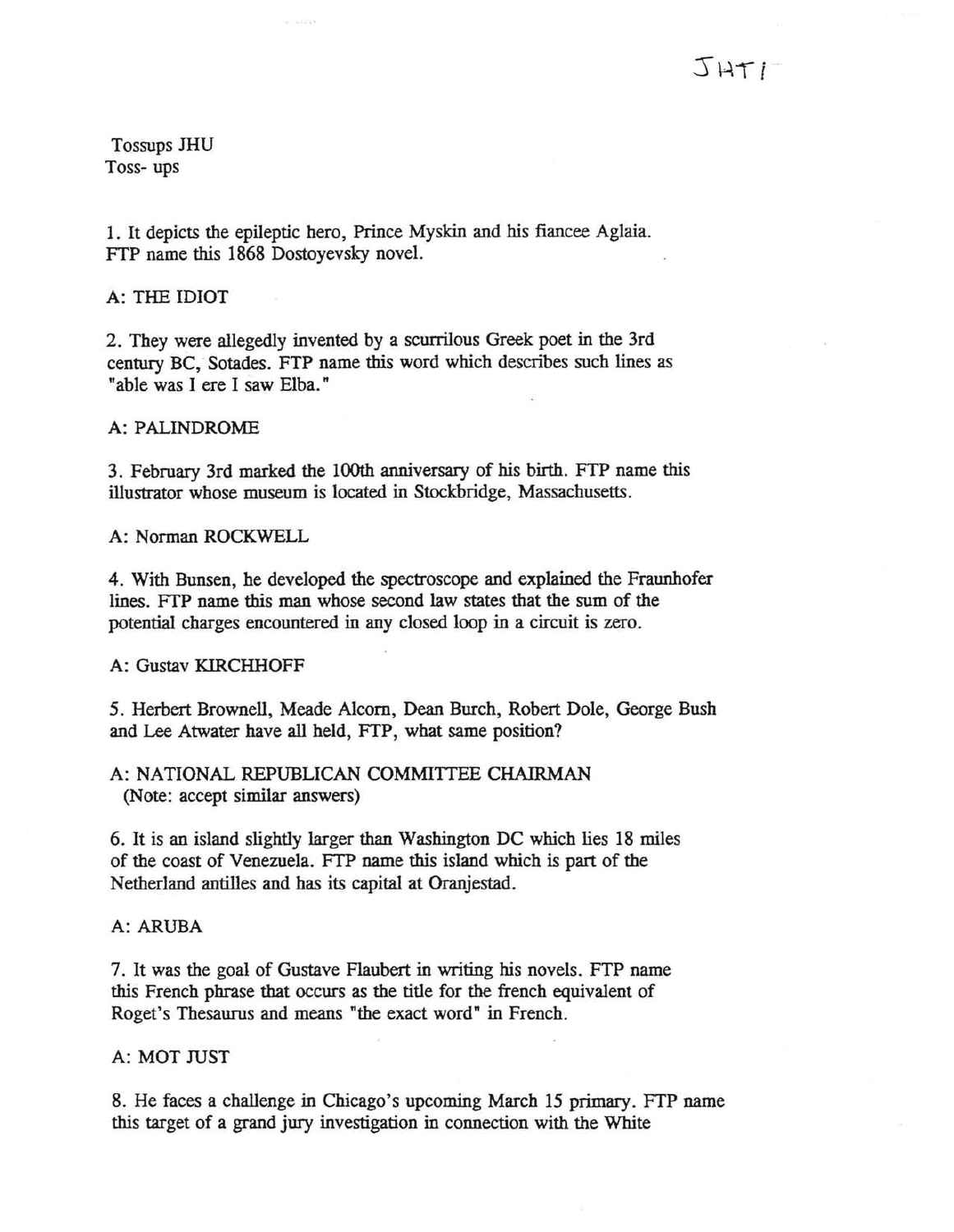# $J+T1$

House post office scandal.

A: Dan ROSTENKOWSKI

9. In 1871, he became the 1st Cavendish professor of experimental physics at Cambridge. FTP name this author of "Treatise on Electricity and Magnetism" which expounded his 4 equations.

A: James MAXWELL

10. The first of these appeared in Zurich in 1525 and were called Swiss Brethren. FTP name these people who rejected the Validity of child baptism and believed in the rebaptism of adults.

#### A: ANABAPTISTS

11. When he died, his 63 electoral votes were scattered among 4 men, including his running mate, B Gratz Brown. FTP name this candidate defeated by Grant in 1872.

A: Horace GREELEY

12. Influential in setting up the Labour party, it was founded to promote socialism by gradual reforms. FTP name this group whose members included G B Shaw and H G Wells.

A: FABIAN SOCIETY

13. In Aristophanes' THE CLOUDS, it is a caricature of Alcibiades. FTP name this character which shares its name with the Greek runner, who is famed for his exploits at the time of the battle of Marathon.

A: PHEIDIPPIDES

14. This practice has gained international notoriety with Alice Walker's release of WARRIOR MARKS. FTP name this barbaric female ritual common in Africa.

A: Female GENITAL MUTILATION (accept FEMALE CIRCUMCISION)

15. It has planar monocyclic rings and  $2n+4$  delocalized pi electrons. FTP name this type of compound associated with benzene.

A: AROMATIC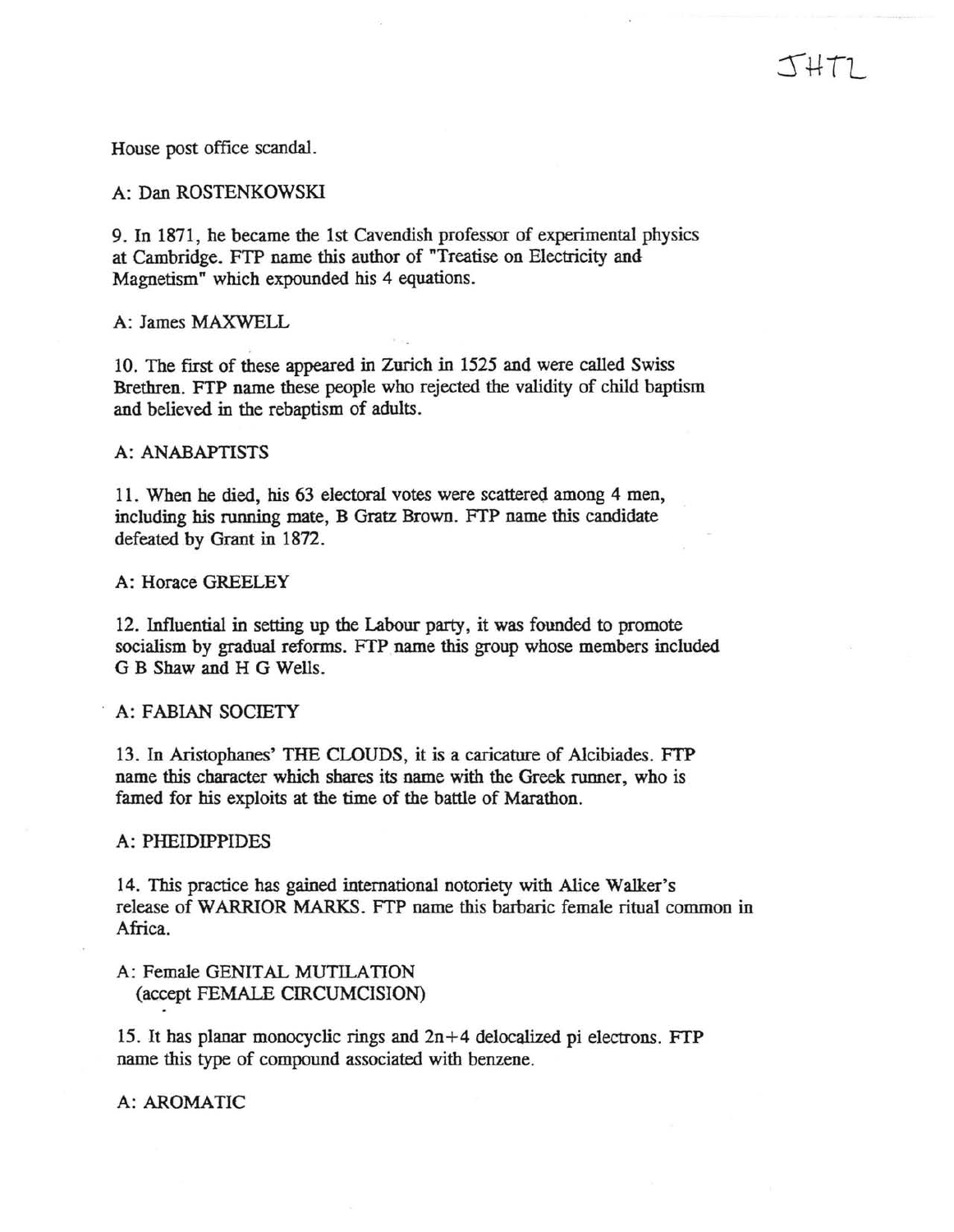16. Its design appears to have been influenced by Leinster house, Dublin and James Gibb's book of architecture. FTP name this building burned by the British in 1814.

# A: THE WHITE HOUSE

17. In response to the chaos of France during the Civil wars, he developed his theory of sovereignty. FrP name this man who provided the theoretical basis for absolutist states.

A: Jean BODIN .

18. It refers to a direction to begin again. FTP name this musical term which literally means "from the top" in ITalian.

### A: DA CAPO

19. It is game of North American indian origin. FTP name this oldest sport of North America.

# A: LACROSSE

20. She is in love with EDGAR, master of Ravenswood. The lovers plan to marry at the "Mermaid's fountain" but she is compelled to marry Frank Hayston. FrP name this heroine found in the title ofmin. FrP name this president who defeated Winfield Scott in 1852.

#### A: Franklin PIERCE

24. IT involved the cancellation of the penalty given by the church to a confessed sinner. FTP name this remission opposed by Martin Luther.

#### INDULGENCE

25. A phalanx is a body of Greek infantry, while we run into the words Trapezium and Trapezoid in a Geometry book, but FfP what part of the body contains them as bones.

# A: HAND

26. FQTP, is Neptune bigger than Uranus?

 $A = No$  (we certainly hope not)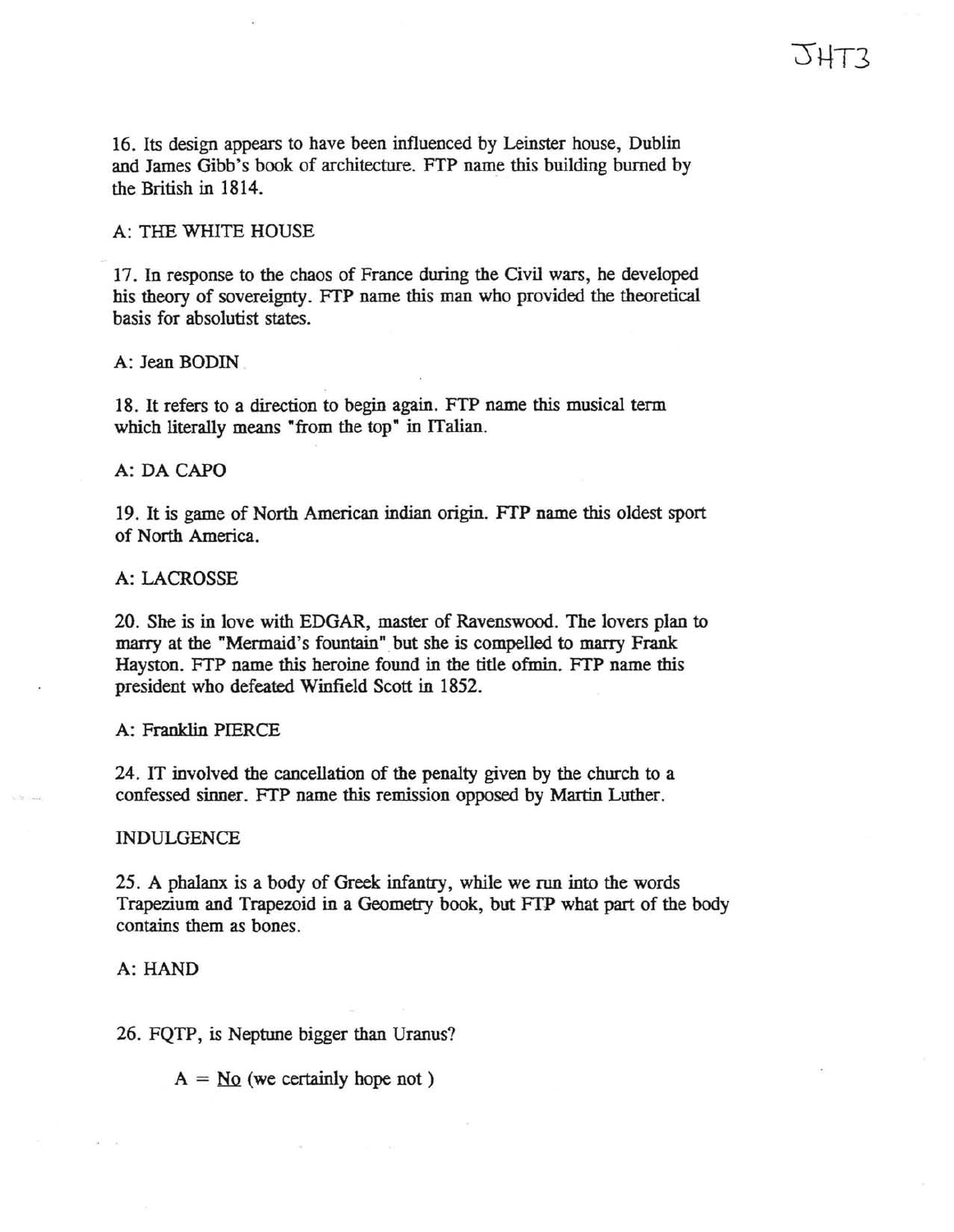#### Boni JHU

\*\*\*\*\*\*\* (note to all moderators: the following bonii follow a pattern of letter to answer correlation, so please be advised to look over bonus number 6 to see what I mean)

1. (25) He was born in China in 1914 and graduated from Yale in 1936. He spent 1 year at Cambridge and then spent time as private secretary to Sinclair Lewis. His experience as a war correspondent and journalist contributed to his first novel winning the Pulitzer Prize in 1945. For 25 points, name him.

 $\smash{\smash{\downarrow}}$ 

A: John HERSEY

2. (30) Late in 1861, Capt Charles Wilkes of the US Navy stopped the British ship Trent and took two passengers prisoner accusing them as being Confederate dispatches. The incident caused a great stir in Great Britain and The US govt. eventually released the 2 men and made a public apology. For 10 pts ea, name the two men and the US ship which Wilkes commanded.

A: James MASON, John SLIDELL, the SAN JACINTO

3. (30) 1993 was a year full of failures and flops on TV. For 5 pts each and a 5 pt bonus for all correct, name the network who tried to bring to you the following.

a) Key\_ West b) Moon Over Miami c)Paula Poundstone Show; d) South of Sunset e) The Trouble with Larry

A: a)FOX; b)ABC; C)ABC, d)CBS; e)CBS

4.(30) For many years, patents have been the yardstick of innovation and national economic health. In 1992, the US Patent and Trademark Office issued patents to many individuals working for major corporations. The top 3 were of course not American companies. For 5 pts ea and a 5 pt bonus for all, name the top 5 companies receiving US patents in 1992- any order.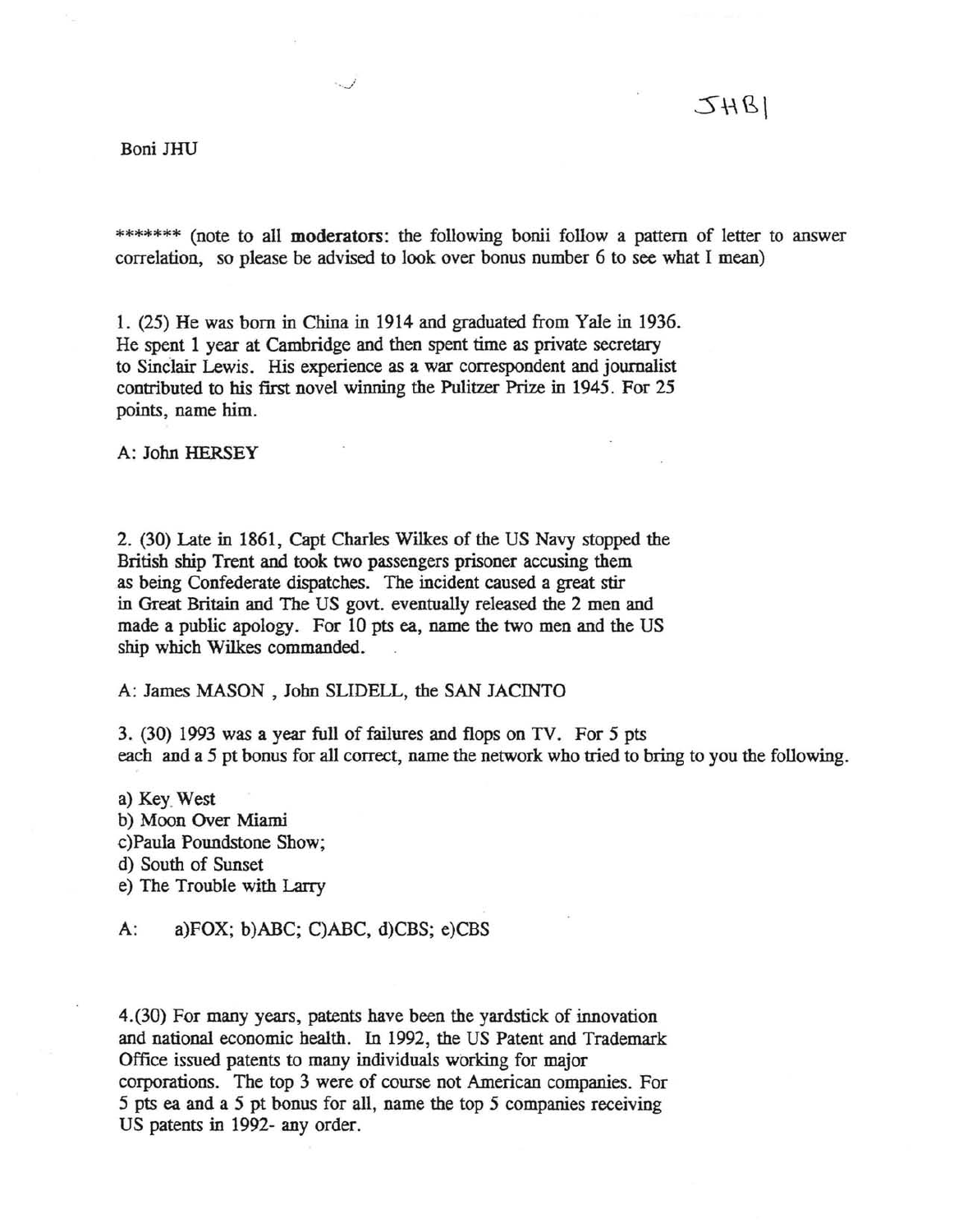A: Canon, Hitachi, Toshiba, GE, IBM

5. (25) One of the most talked about sculptures is the one which

sits atop the US Capitol. For 5 pts each, name it.  $A = Fredom$ . Now, for five more points, tell me what the statue is mostly made of.  $A =$  Bronze Finally for 15 points, give the name of the sculptor.  $A = Thomas Crawford$ 

6. (25) One of the greatest American patriotic stories revolves around Philip paying all his long life at sea for a youthful indiscretion. For 5 pts ea, and a 5 pt bonus for all 4 correct:

a. name the short novel,

b. the Unitarian minister from Boston who is the author,

c. the author's namesake uncle,

d. the author's famous grand-uncle also included partly in the author's full name.

- a) The Man Without-A Country
- b) Edward Everett Hale,

c) Edward Everett,

d) Nathan Hale

7. (25) For a mere \$10 million dollars, this famous building will be known henceforth as the Samuel J and Ethel LeFrak Building after the famous or not-so-famous real estate developer of middle-class apartment houses in Queens, Brooklyn and the Bronx. Name the building as it was previously well known and the other common name after the designer for 10 and 15 pts.

A: Guggenheim Museum, Frank Lloyd Wright building

8. (30) The meninges consist of 3 layers. For 10 points each, name each layer from a short description.

a) the outer fibrous layer; latin for "hard mother"

b) the middle, weblike meninges

c) the inner delicate layers; latin for "pious mother"

a) Dura Mater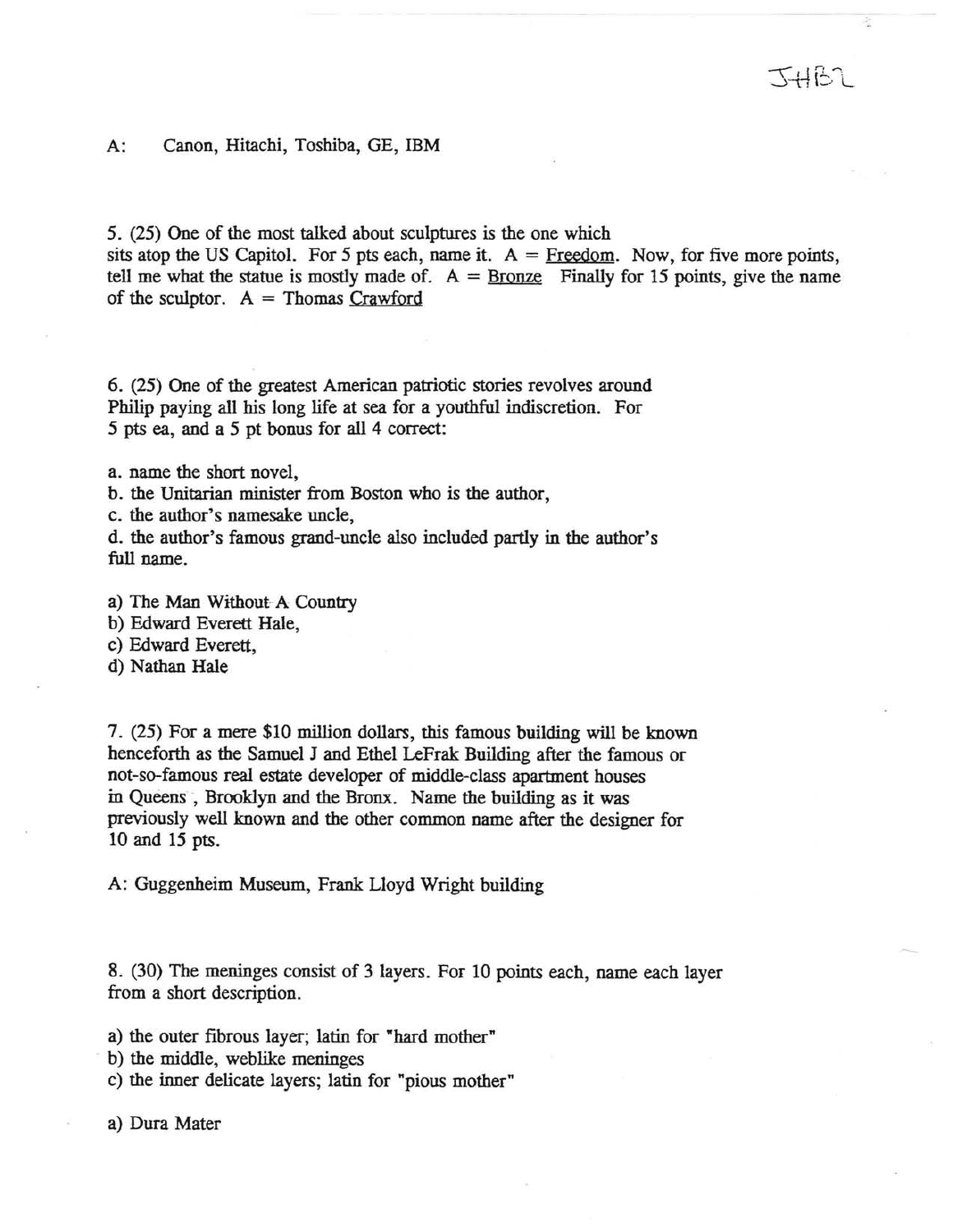# $THB2$

b) arachnoid membrane c) Pia Mater

9. (30) For 10 pts each, name the novels in John Dos Passos' trilogy, USA.

A: The 42nd Parallel, 1919, The Big Money

10. (30) How much do you know about Chinese history? Given a description, name the person who:

a)was called the "yellow emperor"; he united china in the 1st century BC b)was China's "last emperor" c) was China's "martial emperor" of the 2nd to 1st centuries BC

a)Shih Huang Ti b )Henry P'u Yi (Hsuan T'ung) c)Wu Ti

11. (25) Superbowl XVIII was the Dallas Cowboys' 7th trip. Not including the past 2 years, Dallas has won 2 other superbowls.

a)For 5 pts each, name the 2 opponents b)For another 5 pts each, Name the three teams that defeated Dallas(hint one team is repeated)

a)Miami(1972), Denver(l978) b)Pittsburgh(1976, 1979), Baltimore(1971)

12. (30) Given the common name of a compound, give the chemical name for 5 pts each.

| a) Vinegar     | Acetic Acid                |
|----------------|----------------------------|
| b)Antifreeze   | Ethylene Glycol            |
| c)Epsom Salt   | Magnesium Sulfate          |
| d)Teflon       | poly tetra fluoro ethylene |
| e) aqua fortis | nitric acid                |
| f)chalk        | calcium carbonate          |

13. (30) Answer the following about the novel Vanity Fair.

a)FTP, the author William Thackeray b)For 5 each, the two main female characters Amelia Sedley/Becky Sharp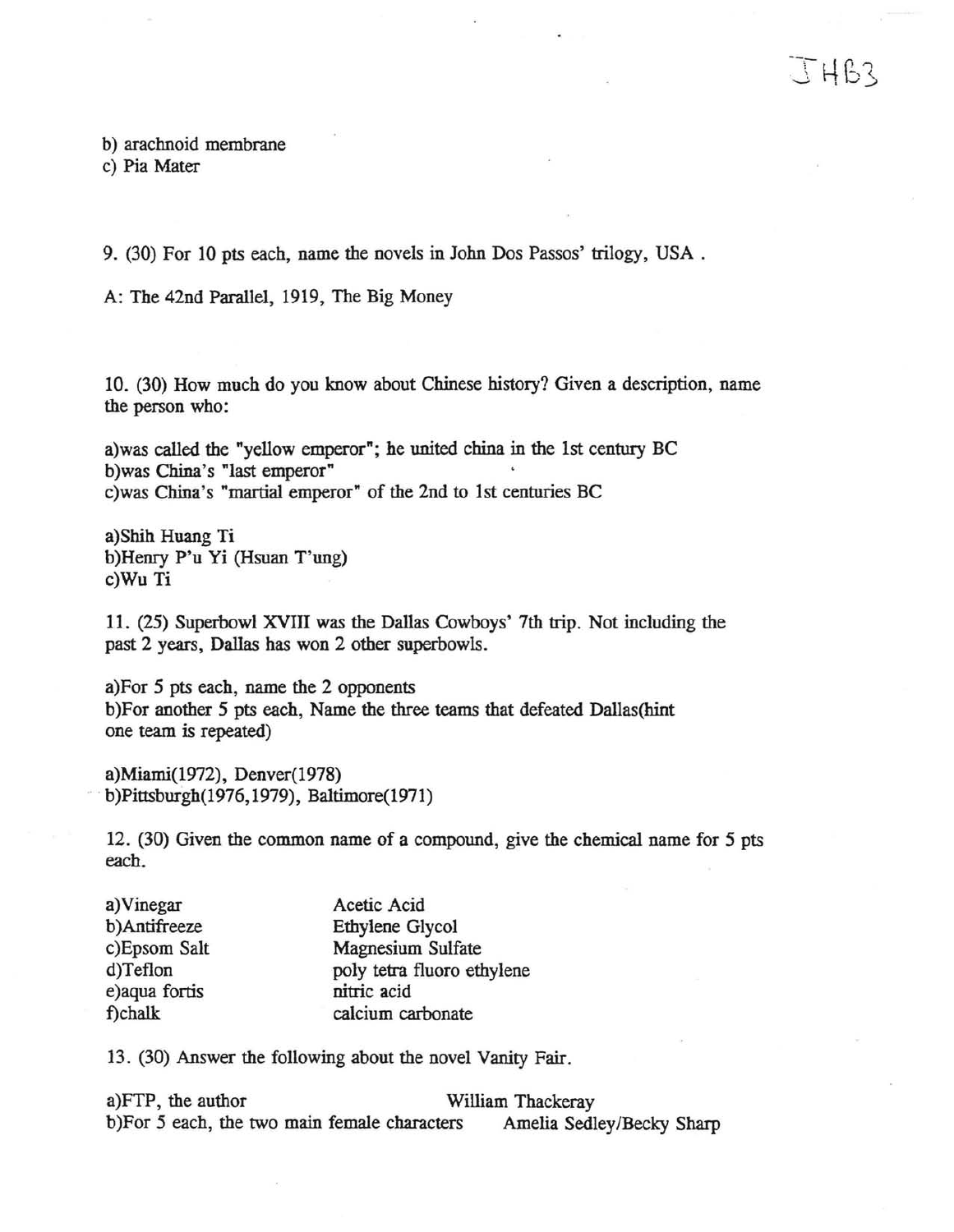c)FTP, The man Becky secretly marries. Rawdon Crawley

14. (25) We all know the 1st 5 in the order of presidential succession, but for 5 pts each can you name the next 5. Note: a wrong answer will stop you.

A: Sec of Defense Attorney General Sec of Interior Sec of Agriculture Sec of Commerce

15. (20) Percy Julian, Edward Hawthorn and David Blackwell have been the only African American members, for 20 pts, of what organization that advises the US govt on scientific matters

National Academy of Sciences

16. (25) Among the various kinds of killing, what is the word or phrase for killing:

| a)by stoning to death                                           | lapidation         |
|-----------------------------------------------------------------|--------------------|
| b)1 in every 10; more loosely a large part decimation<br>c)wife | uxoricide          |
| d)oneself by ritual suicide, on a dead                          |                    |
| husbands pyre in India                                          | <b>Suttee</b>      |
| e)oneself by ritual suicide, by                                 |                    |
| disenbowelment in Japan                                         | Hara Kiri(Seppuku) |

17. (30) 30-20-5 Name the author

a) He was born in 1885 to a puritan minded school teacher and a coal miner. b) His admirers included several women who called him Lorenzo and engaged in jealous quarrels over his attention. c) He wrote Sons and Lovers.

A: D H Lawrence

18. (20) The human brain is divided into 4 lobes. For 5 pts each. name them.

A: Frontal, Parietal, Occipital, Temporal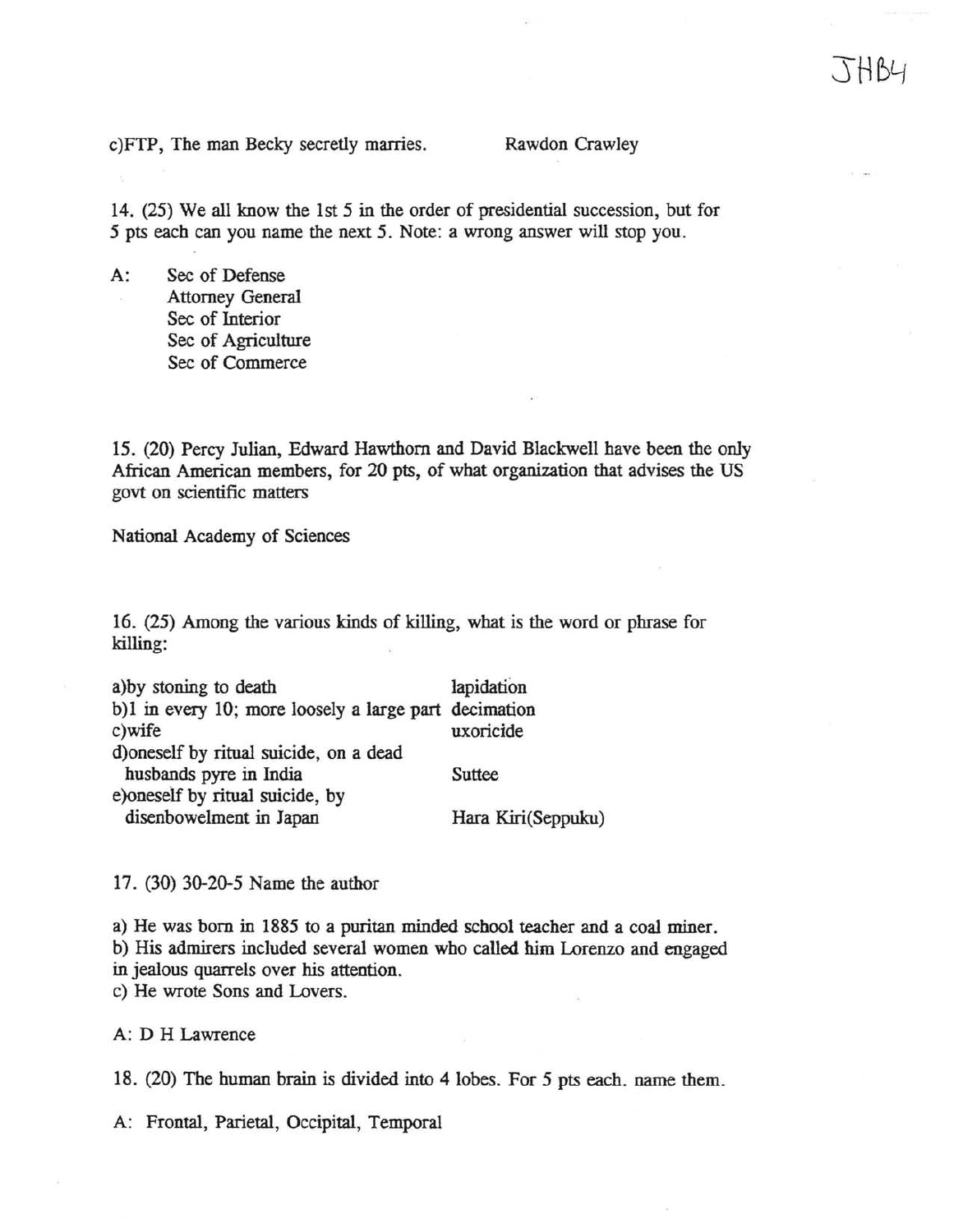19. 30-20-10 Name the year.

a) France loses its North American Colonies.

b) Spain cedes Florida to Britain in exchange for Cuba

c) over 100 British prisoners die in the Black Hole of Calcutta

A: 1756

20. (30) On Feb 1, Jon Provost, the former child actor, received a star on the hollywood Walk of Fame.

|  |  |  |  | a) for 10 pts, he played Timmy on what TV show? | Lassie |
|--|--|--|--|-------------------------------------------------|--------|
|  |  |  |  |                                                 |        |

17 years

2HBC

c) Withi5n 2, the number of dogs that played Lassie in the movie and series. 10

b) Within 3 years, the duration of the Lassie series

21. (30) Name the composer of the following works for 10 points each.

| a) Grand Polonaise       | Frederic Chopin   |
|--------------------------|-------------------|
| b) Sorcerer's Apprentice | Paul Dukas        |
| c) Sabre Dance           | Aram Khachaturian |

22. (25) Given a description, name the study associated with it.

| a) study of caves               | Speleology      |
|---------------------------------|-----------------|
| b) of tree rings for historical |                 |
| dating                          | dendochronology |
| c) of meanings of words         | Semantics       |
| d) of fungi                     | mycology        |
| e) of tissues of organisms      | histology       |

23. (20) In Rudyard Kipling's, The Jungle Book, we run into a strange assortment of characters. Give the name of the following characters.

| a) boy                  | Mowgli     |
|-------------------------|------------|
| b) bear                 | Baloo      |
| c) panther<br>$\sim 10$ | Bagheera   |
| d) tiger                | shere khan |

24.(30) 9 presidents have had more than 1 vice-president. Name any 6 for 5 pts